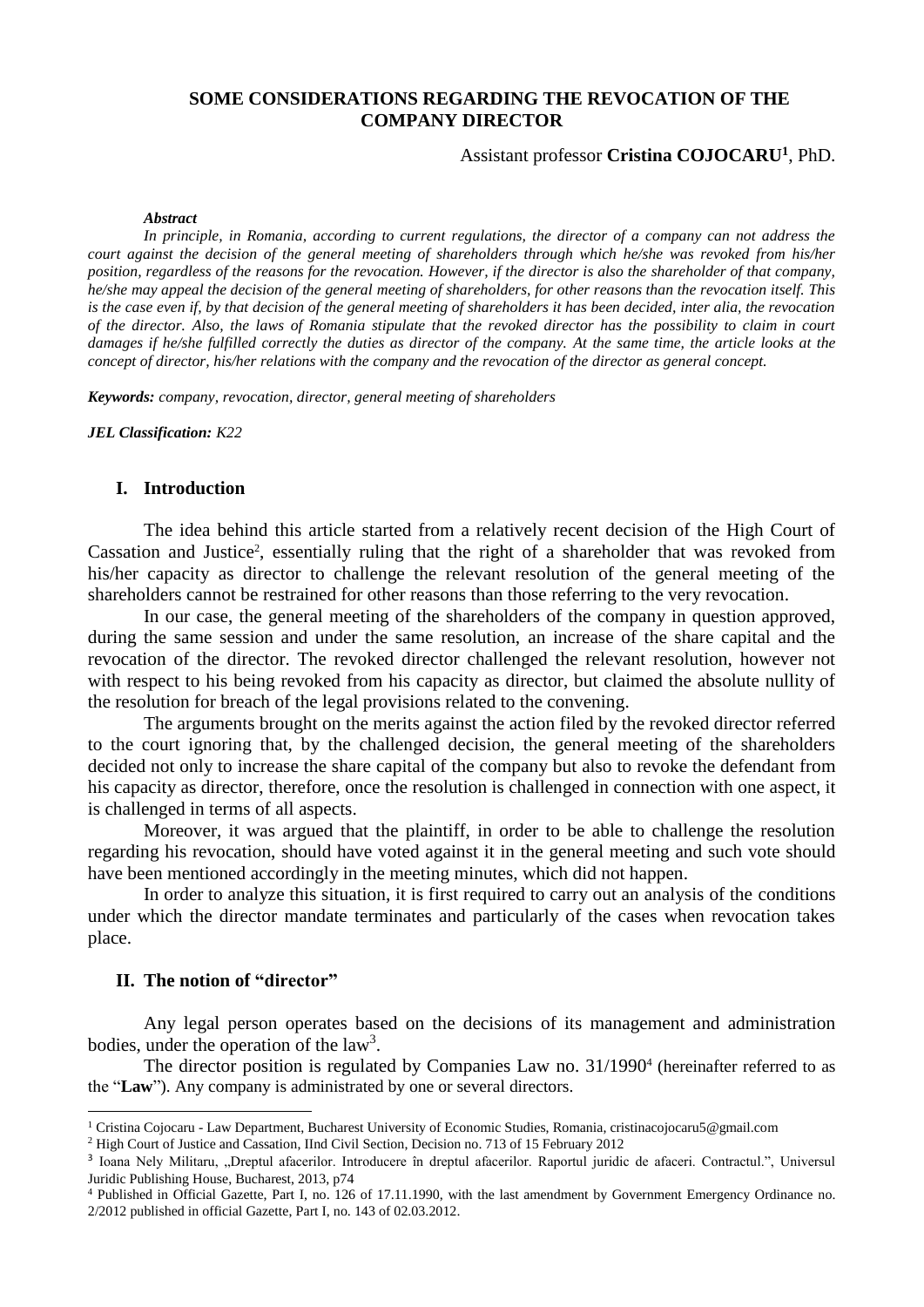As regards having several directors, please note that as per the above-mentioned law, in case of unlimited companies, limited partnerships and limited liability companies, the law does not regulate the case when there are several directors; on the contrary, as regards joint stock companies and partnerships limited by shares, the case when there are several directors is regulated under the laws as a collegial body referred to as board of directors<sup>5</sup>.

In accordance with the Law, usually directors are individuals. For joint stock companies, as per article  $153^{13}$  paragraph (2) of the Law, a legal entity may also act as director, provided that it appoints an individual to act as personal representative and to carry out the duties of the legal entity.

The law also sets forth the rules regarding the director's status, rules that refer to the capacity of director, the conditions that such director must meet in order to be appointed for this position, how directors are appointed, the length of their mandate, the registration of the appointment, the legal nature of this office, the obligations, the rights and powers, as well as the cease of the director office.

As regards the cease of the director office, such will cease upon expiry of the mandate term, upon the director's resignation, his/her death, the director's disability and by revocation.

#### **III. Rules for revoking the director**

The revocation of the director, as per the legal provisions, is the exclusive attribute of the general meeting of the shareholders, because, if we were to accept that the court could also have this power, this would mean admitting to operating an amendment to the articles of incorporation via a legal action, which the law only accepts under exceptional circumstances. 6

However, the rules for such revocation depend on the type of company.

In a joint stock company and a partnership limited by shares, i.e. in case of equity companies, it is required to meet the quorum and majority conditions provided for the general meeting to pass resolutions, without being relevant whether the directors were appointed under the articles of incorporation of the company or by the general meeting of the shareholders.

In general partnerships and limited partnerships, as well as regards limited liability companies, directors are revoked with an unanimous vote, if the directors were appointed under the articles of incorporation, and, respectively, with the vote of the shareholders that represent at least the absolute majority of the share capital if the directors were appointed by the general meting of the shareholders.

Moreover, also related to the rules based on which directors are revoked, please note that they are provided in article 1.914 of the Civil Code, which sets forth that revocation takes place as per the rules provided in the mandate agreement.

This regulation thus brings into question the matter of the legal nature of the relationship between the director and the company, which has given rise to contradictory discussions in the legal works over the years<sup>7</sup>.

## **IV. Legal nature of the legal relation between the manager and the company**

Considering the nature of the director office, but also the purpose of companies, some authors<sup>8</sup> have put forth the idea that, as far as the relationship between the director and the company is concerned, we could not simply speak of a mere mandate, but of a legal mandate. It was deemed that we would be dealing with a body whereby the company's activity is carried out, but this opinion misses out the fact that the director only fulfils corporate will and does not contribute to the formation of such will and therefore he/she cannot be a body of the company.

1

<sup>&</sup>lt;sup>5</sup> St. D. Cărpenaru, "Administrarea societăților comerciale în reglementarea Legii nr. 31/1990", in RDC. No. 2/1993, p. 30; E. Munteanu, "Regimul juridic al administratorilor societăților comerciale", All Beck Publishing House, Bucharest, 2001 <sup>6</sup> See Supreme Court of Justice, S. Com, dec. no. 4030/2002, in RRDA no. 9/2003, p. 112

<sup>&</sup>lt;sup>7</sup> E. Munteanu, "Unele aspecte privind statutul juridic al administratorilor societăților comerciale", in RDC. No. 4/1997, p. 76-82; Claudia Roşu, "Natura juridică a raporturilor dintre administrator şi societatea comercială", in RDC. No. 4/2001, p. 80; St. D. Cărpenaru, "Administrarea societăților comerciale în reglementarea Legii nr. 31/1990", in RDC. No. 2/1993. p. 30 and following

<sup>&</sup>lt;sup>8</sup> See for example N.Catană, "Rolul justiției în funcționarea societăților comerciale", Lumina Lex Publishing House, Bucharest, 2003, p. 331 and following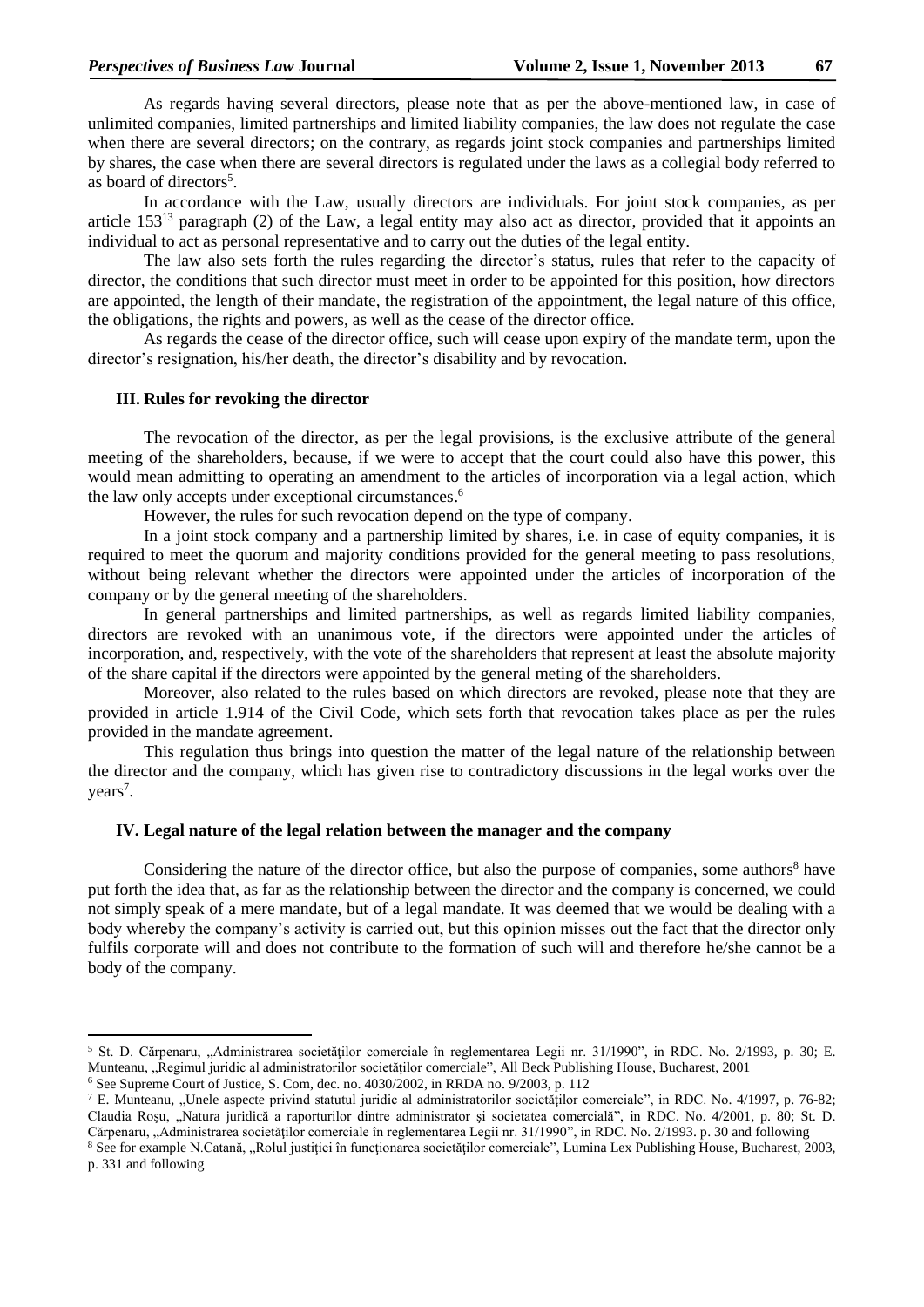Moreover, starting from the idea that a director carries out a permanent and remunerated activity, it was deemed that we would be dealing with an employment relationship, omitting the fact that the essence of a director's activity is given by the legal paperwork he/she signs, not by a material activity.

Actually, concerning the legal nature of the relations between the director and the company, as argued by certain authors<sup>9</sup> and as in fact set forth in the current Civil Code, these relations are mandate relations – which was also indicated by the previous Commercial Code and it was set forth in the previous doctrine.

Thus, these legal relations are contractual ones, the director being named by the articles of association or by the resolution of the general meeting of the shareholders, which also set forth a director's obligations. In fact, article 72 of the Law sets forth that a director's obligations and responsibility are regulated by the provisions related to mandate $^{10}$ .

However, if this is the essence of the legal relations between a director and a company, it should be noted that such director mandate cannot be exclusively contractual, as the public order of legal regulation of companies determines the law to regulate certain obligations, and thus according to the same article 72 of the Law, the provisions regarding mandates are applied in this case, and also the special provisions set forth in the companies law. Thus, we may speak of a regulation of the director's mandate, both a contractual and a legal one.

A director's mandate is one given in consideration of the person, and thus revocation may take place anytime, even if no contractual negligence on part of the director may be noted. Article 2.031 paragraph (1) of the Civil Code sets forth that "the principal may revoke the agent's mandate anytime, expressly or tacitly, regardless of the form in which the mandate agreement was signed and despite being declared irrevocable"<sup>11</sup>. Based on this principle, the Law provides that directors may be revoked by the ordinary general meeting of the shareholders anytime – article  $137<sup>1</sup>$  paragraph (4) – and also that the directors cannot challenge the resolution of the general meeting of the shareholders revoking them– article 132 paragraph (4) of the Law<sup>12</sup>. As emphasized in the legal works<sup>13</sup>, a revoked director cannot complain in court in order for his/her position to be reinstated, although such revocation had no fair cause. A possible legal action filed by a director can only be one claiming damages precisely taking into account that the revocation had no fair cause and such a solution was set forth by the Law in article 137<sup>1</sup>.

In the case under review, the circumstances are somewhat of a different nature, because here the director is at the same time a shareholder of the company and, in addition, grounds of absolute nullity are also invoked by the legal action filed. The court noted that the plaintiff did not challenge the resolution of the

-

<sup>9</sup> See St. Cărpenaru, Op.Cit. p. 214

<sup>10</sup> About mandate agreement, see also Florentina Camelia Stoica, "Dreptul Afacerilor. Contracte", A.S.E. Publishing House, Bucharest, 2012, pag. 152 and following

<sup>&</sup>lt;sup>11</sup> See also . Țuca, "Revocarea administratorului societății comerciale", in RDC no. 6/1999, p. 90.; Supreme Court of Justice, S. com. , dec. no. 2564/2002, in RRDA no. 2/2003, p. 119.<br> $12 \text{ Art } 132 = (1)$  The resolutions passed by the

**Art. 132.** - **(1)** The resolutions passed by the general meeting under the laws or the articles of incorporation are binding even for the shareholders that did not attend the meeting or voted against.

 **<sup>(2)</sup>** The resolutions of the general meeting of the shareholders that are contrary to the law or to the articles of incorporation may be challenged in court, within 15 days from the date they are published in the Official Gazette of Romania, part IV, by any of the shareholders that did not attend the meeting or that voted against and requested for this to be included in the minutes of the meeting.

 **<sup>(3)</sup>** When grounds of absolute nullity are invoked, the right to file legal action does not have a statute of limitation, and the claim may also be filed by any concerned person.

 **<sup>(4)</sup>** The members of the board of directors or of the supervisory board, respectively, cannot challenge the resolution of the general meeting regarding their revocation from such office.

 **<sup>(5)</sup>** The claim will be settled versus the company, which will be represented by the board of directors or by the management board, respectively.

 **<sup>(6)</sup>** If the resolution is challenged by all members of the board of directors, the company will be represented in court by the person appointed by the chairman of the court from among its shareholders, who will fulfill the mandate that he/she was entrusted with until the general meeting, convened for this purpose, appoints a representative.

 **<sup>(7)</sup>** If the resolution is challenged by all members of the management body, the company will be represented in court by the supervisory board

 **<sup>(8)</sup>** If several legal actions for cancellation were filed, they may be jointed under the same court case.

 **<sup>(9)</sup>** The claim will be tried in the counsel chamber. The decision issued by the court will only be subject to recourse within 15 days from the date it was served.

 **<sup>(10)</sup>** The irrevocable decision to cancel will appear in the Trade Register and will be published in the Official Gazette of Romania, Part IV. After the publishing date, it will be biding against all shareholders.

<sup>13</sup> See St. D. Cărpenaru, Op. Cit. p. 219